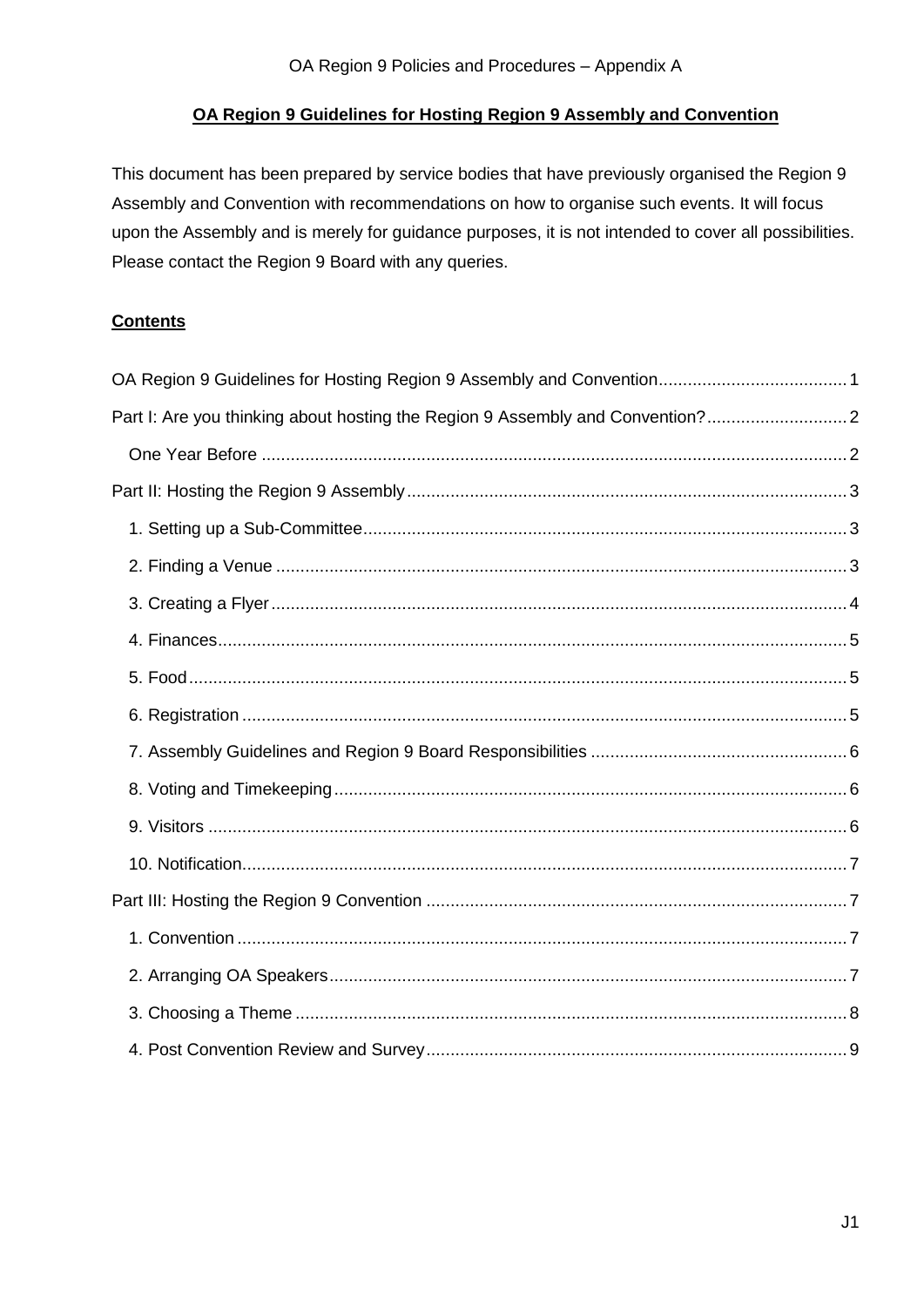# <span id="page-1-0"></span>**Part I: Are you thinking about hosting the Region 9 Assembly and Convention?**

#### Two Years Before

- Service bodies need to be thinking about whether they can host the Region 9 Assembly a few years in advance of the assembly they might host. The service body will need to consider whether they have enough willing members to arrange what is necessary.
- The service body will need to do some research on the venue as to times available / costs / facilities / travel arrangements. The venue needs to accommodate the assembly room, the committee rooms, representative's accommodation. It, needs to accommodate OA members various food plans, be clean and functional and reasonably easily to access by public transport.
- The service body will bring this information to the Region 9 Assembly that same autumn to be considered by the Assembly along with other service bodies.
- The Assembly will consider the date and venue suitability as well as the committee arrangements together with other service body proposals at that stage and will discuss and vote on all the proposals.
- The place and date of the Region 9 Assembly will be at the latest established at the Assembly prior.
- If successfully elected as R9 Assembly host, and once the date is confirmed then the committee need to book the venue as soon as possible.

## <span id="page-1-1"></span>One Year Before

- The hosting service body committee should then begin to put in place the various details of the Assembly and Convention. They will need a theme, speakers, packs of materials for the Convention if necessary, and timetables for the weekend, meeting rooms etc.
- Confirm the theme with the Region 9 Board

## Nine Months Before

 Make a start on the flyer 9 months before in order that the flyer, invitation and registration form has been prepared and sent to Region 9 Board 6 months in advance of the Assembly

## Six Months Before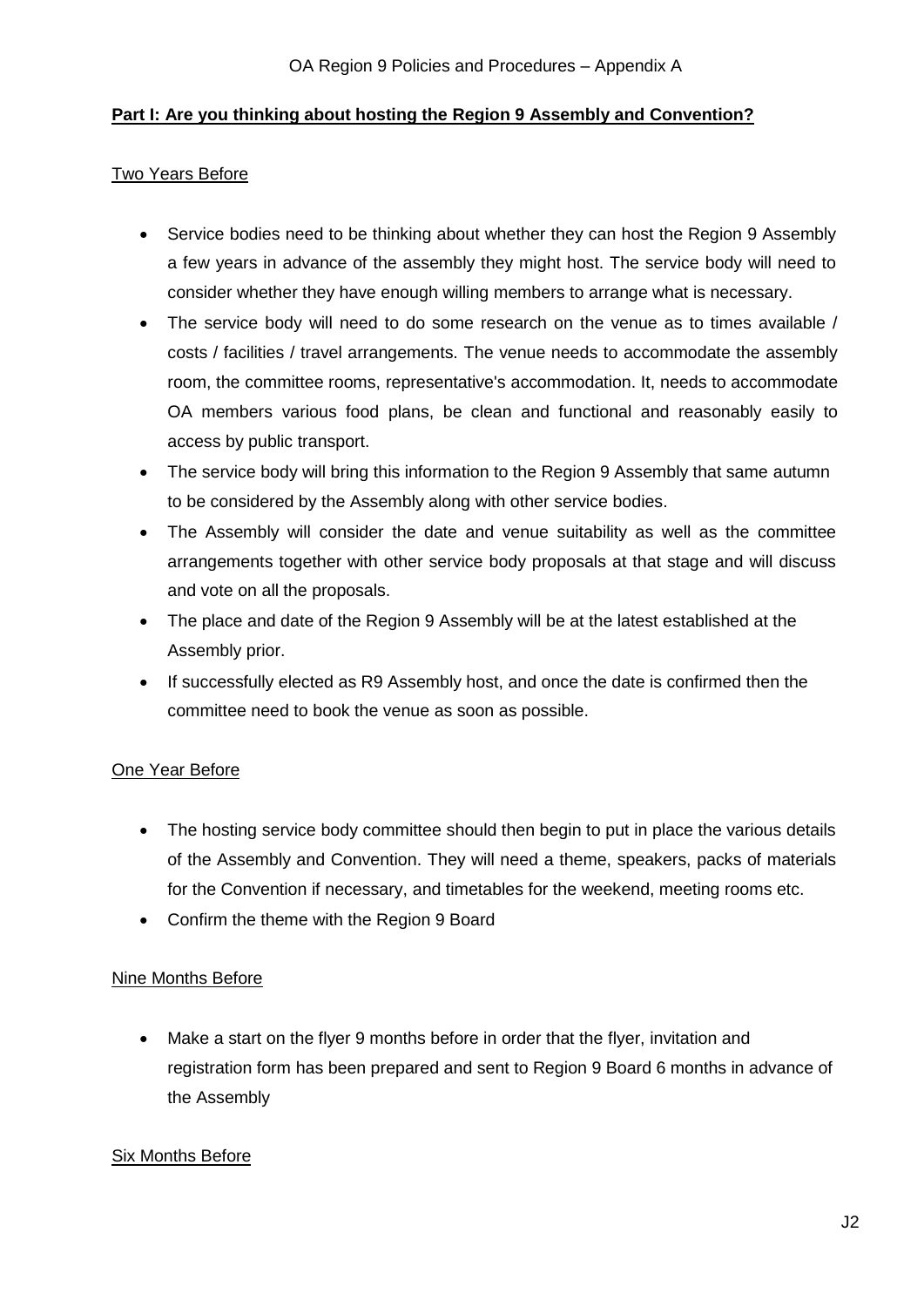• Over the next few months, work on the finer details of the assembly, arrange speakers and any materials you need (voting cards, badges, handouts, etc), exact timetable for convention, liaise with venue, and receive registrations.

#### Six Weeks Before

Liaise with R9 Secretary regarding numbers of attendees

#### <span id="page-2-0"></span>**Part II: Hosting the Region 9 Assembly**

#### <span id="page-2-1"></span>1. Setting up a Sub-Committee

- As you will be working as a Committee and are part of a Fellowship, please follow the Traditions, making all decisions by group conscience and unanimous agreement wherever possible. Members are expected to liaise closely with each other, consulting with the rest of the Committee when making decisions that affect the Assembly and/ or OA as a whole.
- A subcommittee to organise this sort of event is ideally made up of 4-6 OA members (less people means a lot of work for only a few people, too many and it becomes unwieldy)
- It is useful to have a chair for the committee to oversee the timetable and liaise with the R9 Board and a secretary to make notes of all telephone discussions / meetings / decisions made

## <span id="page-2-2"></span>2. Finding a Venue

- With regard to the room for the assembly meeting and any ancillary rooms for the committee meetings – it is normal for the hosting service body to try to arrange with the hotel / venue that these rooms will be free as part of the organization of the weekend.
- This needs to be given careful consideration as there are no funds in the Region 9 budget to cover this aspect. We arrange the hotel in the autumn partly to accommodate the fact that it is cheaper than the summer. Hotels often accept that if a group takes their full quota of rooms – that is enough to then grant them use of the necessary meeting rooms to hold the assembly.
- Establish the no of representatives registered with the Region 9 Secretary approximately 6 weeks before the Assembly. Keep in touch with the Secretary after this date for late registrations. (Recently – this can be as many as 25 attendants to the Assembly + visitors).
- Organise the meeting room so that there is a meeting table space and chair available for each representative – arranged in an oblong style so that the Chair, Parliamentarian,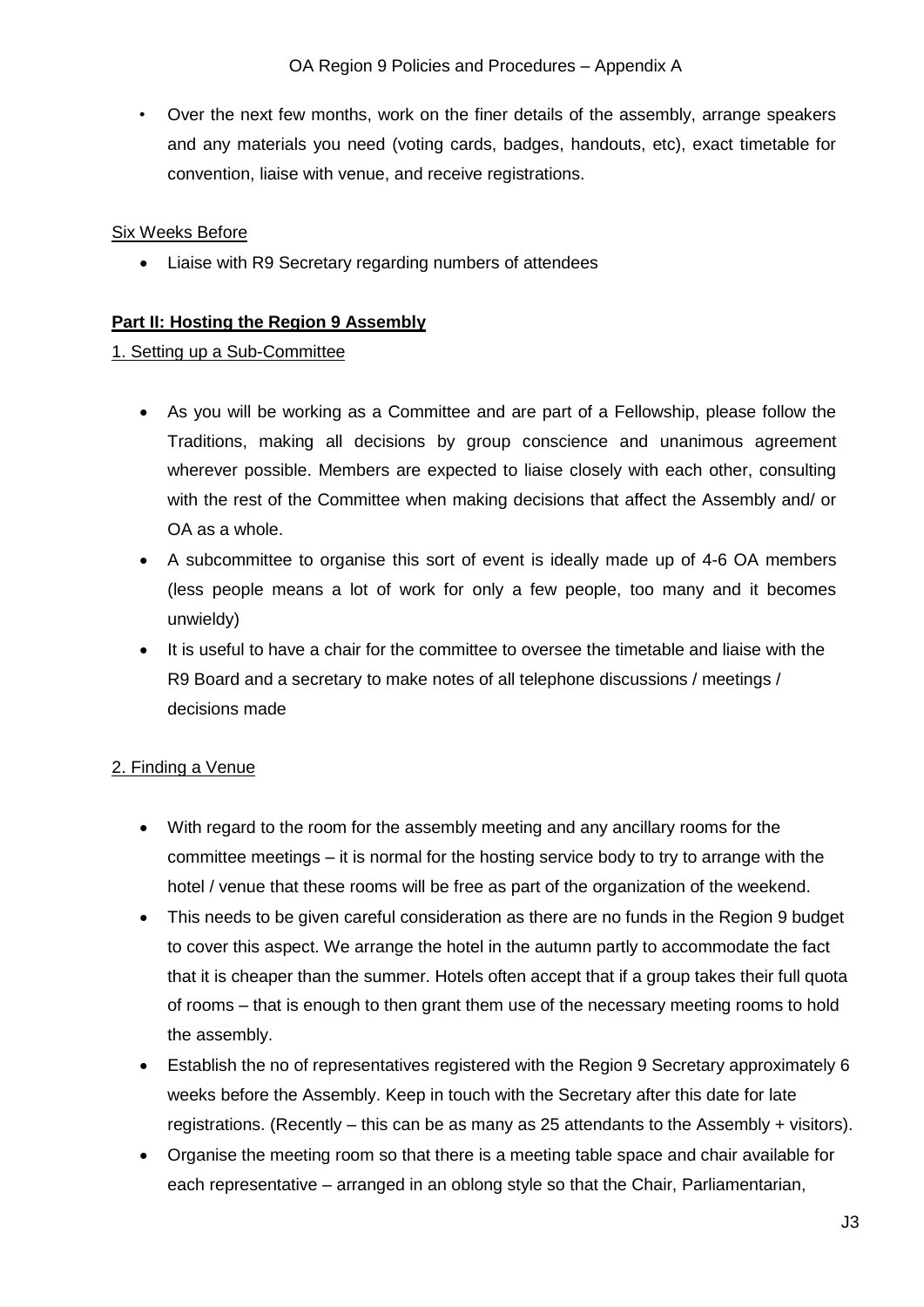Secretary and Treasurer can be seated at the 'top' of this oblong and thus see the representatives for voting and recognition purposes.

- Several people may be using laptops and will need access to power points (please do not agree to any additional rooms costs though without discussing with R9 board first).
- Each representative needs a card in front of them that shows their name, service body and / or Country that they are representing - that will be visible in front of them while they are seated.
- The representatives will also require a name badge that they will be required to wear to all meetings in order to be recognised.
- The Region 9 Board will normally require a flip chart and pens and flip chart pad to use at the Assembly.
- There may be call for one / two microphones depending on the room.
- Occasionally the Chair / Secretary / Treasurer may require an overhead projector. Once again there is not a budget for these items in the Region 9 finances so it is a good idea that if there is a charge, that we know what they are ahead of time so that the Region 9 Board can make the decision of whether to have these services or not. Often hotels try to raise their revenue / re-coup their expenses by charging for these sorts of services. Region 9 avoid this if at all possible and at best pay only a minimum.
- Committee Meetings are usually held in a different room from the Main assembly room and often are several small rooms so that each committee has enough space to work without disturbing each other.
- The R9 Board hold a meeting at the end of the Assembly, please ensure there is a suitable room for up to 6 people.

## <span id="page-3-0"></span>3. Creating a Flyer

- Put at least 2 contact numbers / 2 email addresses on the flyer and preferably 3. One mobile, one landline and two email addresses is ideal.
- Put an address on where people can send the completed representative registration forms and cheques.
- On the booking form put in a section where they can indicate if they are booking for the Assembly / Convention or Both.
- Put a deadline to receive registrations / book with hotel.
- Put details of the nearest train station and airport, plus the venue postcode for those driving with satellite navigation.
- On the flyer put some directions and or a map.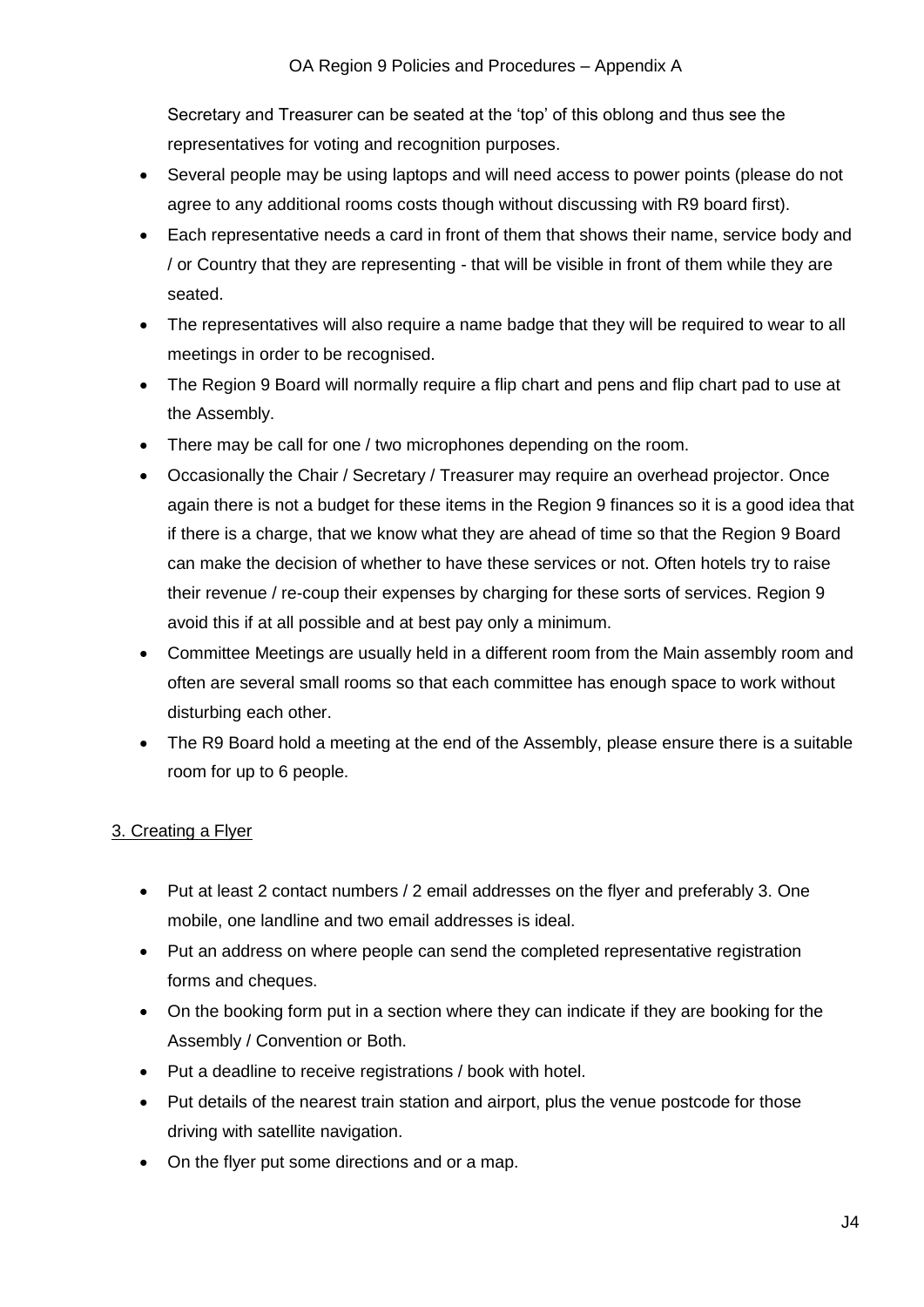# <span id="page-4-0"></span>4. Finances

- Region 9 will pay the expenses for attendance of the Region 9 Board (Chair, Secretary & Treasurer) which will include travel and accommodation and food for the Assembly & Convention. (Wed – Sun)
- Assembly registration fee will be collected by the Region 9 treasurer and will go to Region 9
- This will go towards the various expenses that the Region covers and will be included in the income as covered in the Region Budget.
- The service body that organizes the Assembly will collect any Convention registration fee following the Assembly. This should cover any costs that the Convention will incur. The Convention has historically made a considerable contribution to Region 9 after the Assembly / Convention by the hosting service body which is part of or the entire surplus for the Convention.
- To keep costs down often documents are printed by the hosts to save on luggage weight costs, if you are asked to print items, please consider printing each document on to a different colour paper as it helps delegates to easily identify documents.

# <span id="page-4-1"></span>5. Food

- Be very clear from the outset about our specific needs (e.g. people bringing in their own food, buffet style meals) and ask the hotel how they would propose to cater for them.
- Discuss a menu, first with the committee and then with the hotel. Usually sugar-free, most sauces served separately, and some wheat-free, dairy-free and vegetarian options.
- Served buffet style works best for all meals. A label in front of dishes on the buffet is helpful saying e.g. "Chicken Stir fry, sugar and wheat free". It is normal to give the hotel clear guidelines with regard to the food and to monitor this closely near to the date, preferably by agreeing menus.
- Meal times need to be discussed with venue and R9 Board so that the timetable can be worked out.
- It is also useful to provide details to delegates about proximity to supermarkets etc.

## <span id="page-4-2"></span>6. Registration

• It is obviously preferable to get as many registrations in early as possible, although be prepared for some at the last moment.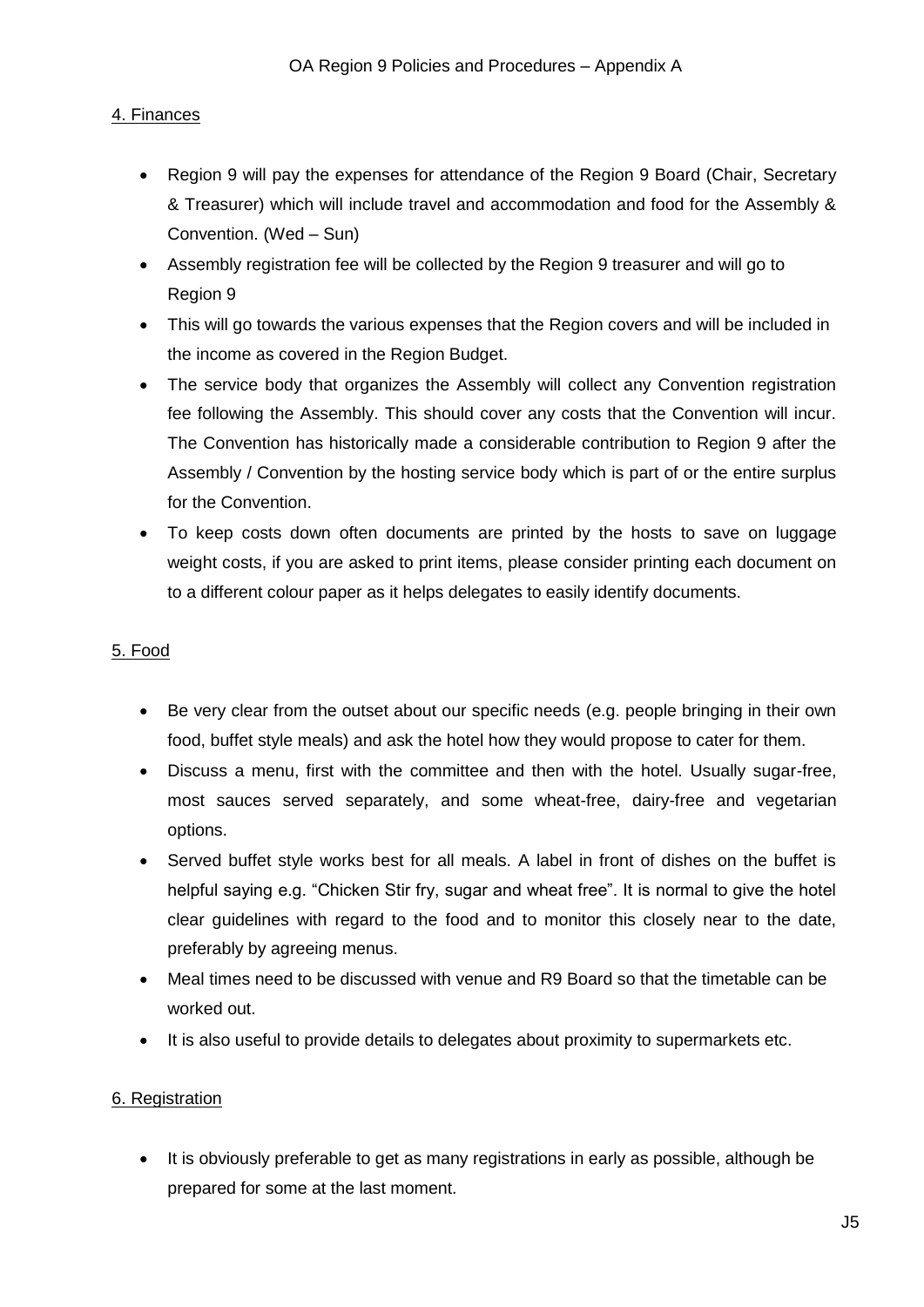- Be prepared for quite a lot of enquiries, (often asking about things that you have carefully written on your flyer!)
- Exempt A Keep a note of who is paying for which day(s) as this obviously affects the money distribution at the end).
- Have a cash box with a float at the Assembly / Convention itself.
- Name badges which also indicate which service body they are representing or if R9 Board member or visitor.

# <span id="page-5-0"></span>7. Assembly Guidelines and Region 9 Board Responsibilities

- The Region 9 board are responsible for organising and assembling the materials that the representatives will need for the assembly itself. The hosting intergroup do not need to get involved in the details of the assembly itself. However, the Chair and some of the organisers of workshops will often need various 'handouts' and schedules.
- There is usually 20 30 in attendance at the Assembly and to carry  $20 30$  copies of each piece of paper is often not possible due to air craft weight restrictions etc. If possible please arrange with the Chair if anything is needed to be copied – ahead of the Assembly.
- Once the venue has been organized the Region 9 Board members and OA Region 9 representatives will book their own accommodation directly with the venue and sort out who they are sharing a room with. Traditionally members will share rooms whenever possible to save costs.
- The hosting service body decides on the theme for the Convention (check with R9 Board).

## <span id="page-5-1"></span>8. Voting and Timekeeping

- At the Assembly votes will need to be taken and possibly ballots which need to be counted by people who are not eligible to vote. Please discuss this with R9 Board and see if you need to have any coloured card on hand, voting ballots, boxes to collect ballots in and non-voting members able to assist with this.
- A non-voting member with a stopwatch and a bell available as a timekeeper is very useful especially during the Assembly.

## <span id="page-5-2"></span>9. Visitors

 Visitors are welcome to attend the Assembly and Convention, at the Assembly it is important that they are not seated with the representatives at the table but preferably in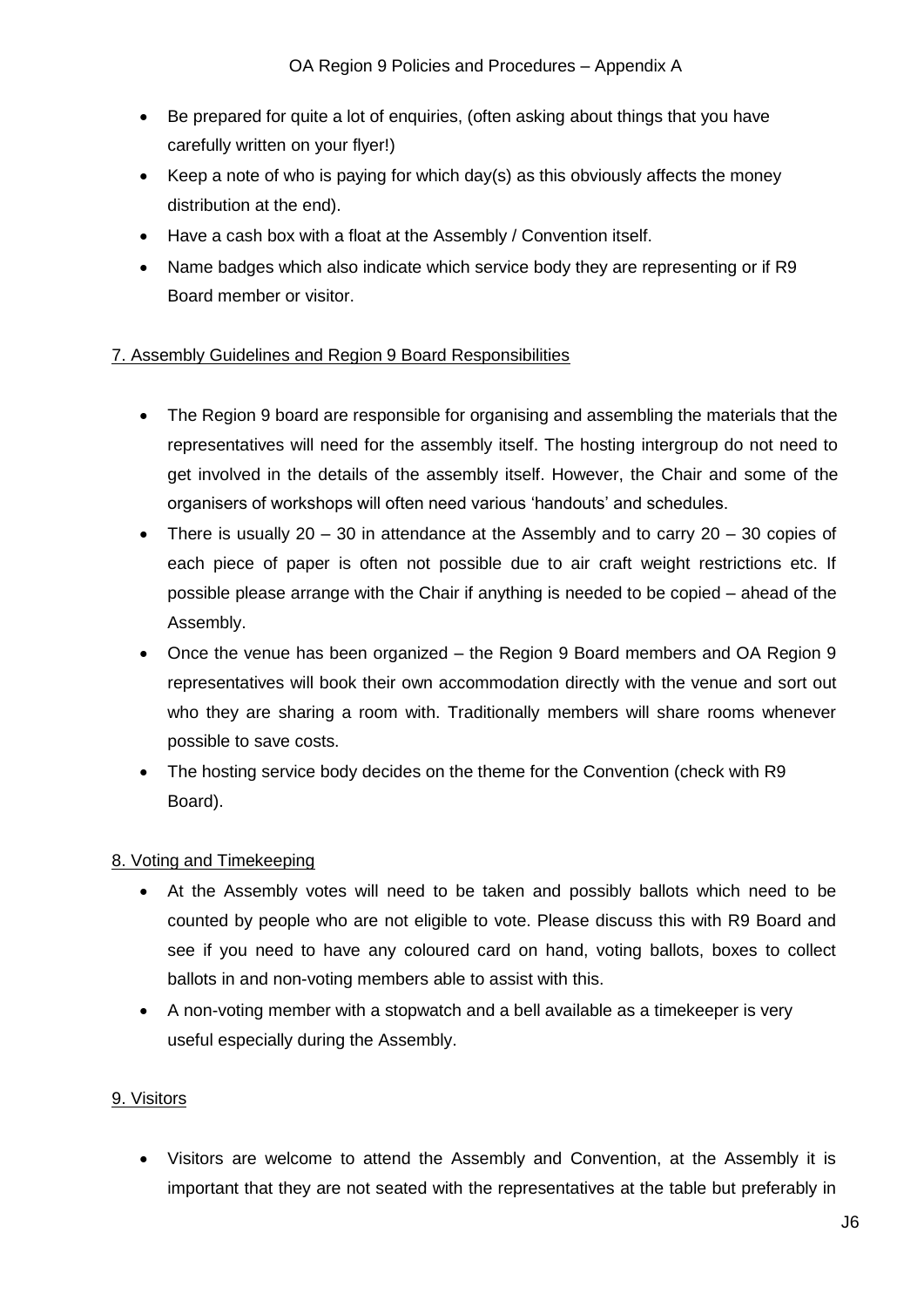a row / seats behind or at edge of room.

Visitors should leave the assembly room if they wish to talk to one another.

# <span id="page-6-0"></span>10. Notification

Article V, section 1 of the Region 9 Bylaws state that a Region 9 Convention can be held alongside the Region 9 Assembly if the hosts are in a position to do so. Section 2 requires that notification be mailed or emailed to all relevant service bodies six months prior to the date of the Assembly. The notification should include:

- An invitation to the assembly
- Registration form for delegate
- New blank business motion
- Bylaw amendment form

The Bylaws state that the notification needs to go out 6 months prior to Assembly however; there will be considerable organisation beforehand. It is best for the Region to let the fellowship know about the Assembly arrangements as early as possible to help facilitate travel arrangements and keep travel costs to a minimum etc and thus encourage attendance.

# <span id="page-6-1"></span>**Part III: Hosting the Region 9 Convention**

## <span id="page-6-2"></span>1. Convention

- The convention is best described by those who have attended a number of conventions, and we
- Recommend speaking to previous organizers.
- It is worth considering the following:
	- Early Bird and Night Owl Meetings (during assembly as well as convention) the easiest way to arrange these is with a Pocket Reference Guide and a list of topics
	- Translating speakers into your local language
	- Free time
	- Entertainment on Saturday evening, this has been done in many forms plays, meetings, celebration of recovery, free time, dancing, singing, all sorts!

## <span id="page-6-3"></span>2. Arranging OA Speakers

The Board will be on call to take part and speak at workshops during the Convention.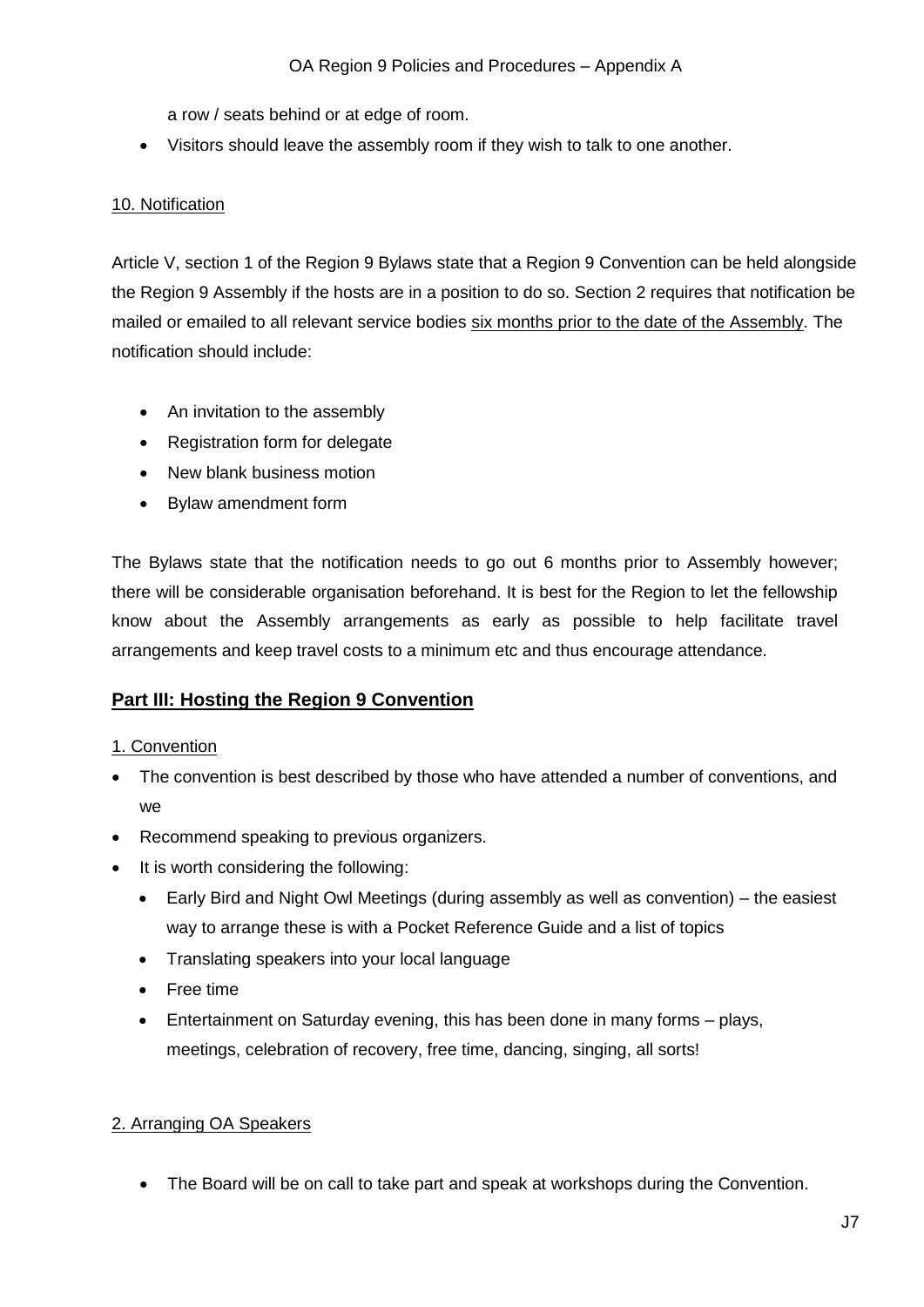- They have been elected as R9 Board members and act in that capacity but they are first and foremost OA members in recovery. Please use that recovery. It is important that service is 'seen' by those attending the Convention – albeit not in a grandiose way. When OA officers are seen to take part in the business part as well as the convention – it spreads the message of the necessity of service.
- Often there are motions passed at the Assembly which need circulating to the fellowship as soon as possible. Please consider this when scheduling your Convention workshops / meetings.
- Speakers may need to be timed, have a timer available in case.
- It is best for speakers to be qualified by the committee prior.
- Please ask speakers stay within the spirit of the Traditions, e.g., no reference to outside issues (such as mentioning by name books, therapies, religions, other weight loss programmes, or undue focusing on such outside issues).
- Some thoughts for speakers when they introduce themselves:
	- How long have you been in programme?
	- How long have you been abstinent?
	- Define this abstinence, what it is for you.
	- Outline your physical recovery, weight loss / (gain if anorexic) , how long maintained
	- Describe the daily actions that you take in order to maintain this recovery.
	- Then move onto the topic, following the format of what you were like, what happened, and what you are like now as it relates to the topic. OA members especially like to hear about what you actually did or do to keep well or to change in respect of the topic.

## <span id="page-7-0"></span>3. Choosing a Theme

One idea for choosing a theme would be to consider the Region 9 Strategic plan, some ideas include

- Strong Meetings,
- Committed Service Bodies,
- Public & Professional Awareness
- Financial Health.

You should also refer to your local group conscience and get the theme approved by the Region 9 Board.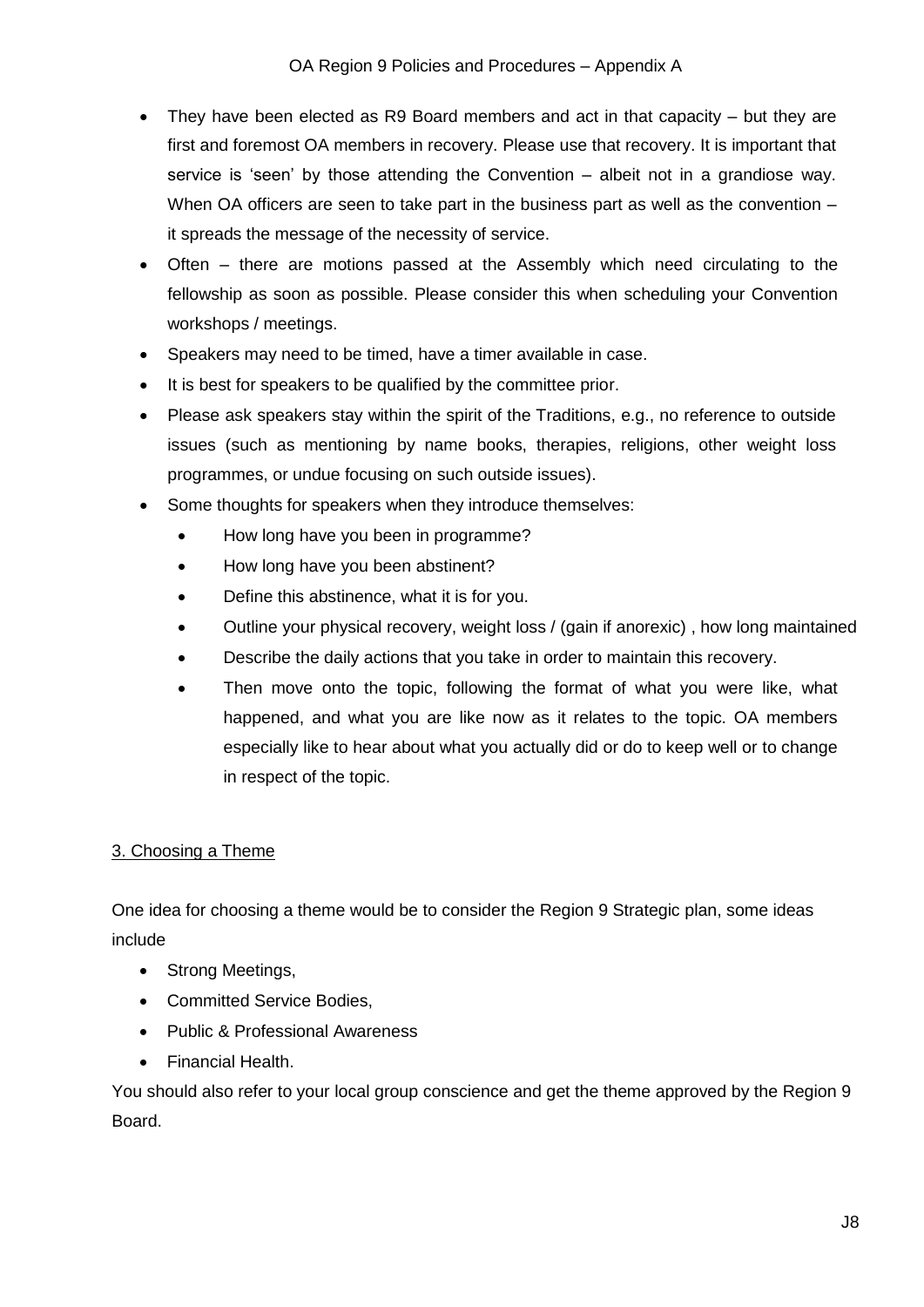#### <span id="page-8-0"></span>4. Post Convention Review and Survey

Please consider the best way to get feedback from R9 Board and representatives so that we can offer any suggestions for things that do or don't work to future hosts. Please ensure if you get feedback from delegates or your subcommittee that this information is then given to R9 Board.